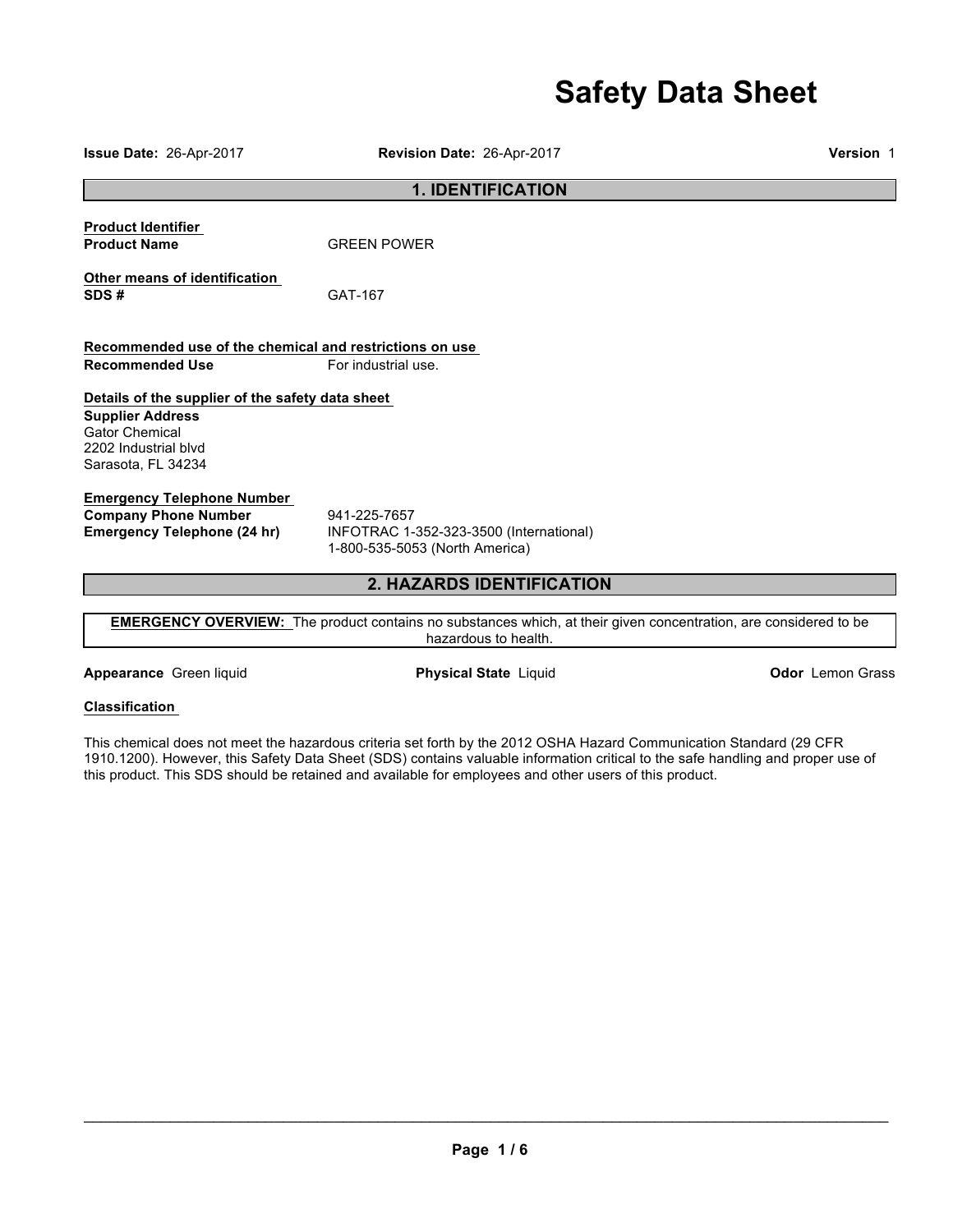### $\_$  , and the contribution of the contribution of the contribution of the contribution of the contribution of  $\mathcal{L}_\mathrm{max}$ **3. COMPOSITION/INFORMATION ON INGREDIENTS**

This product is not hazardous according to OSHA 29 CFR 1910.1200. Components not listed are not hazardous or are below reportable limits.

# **4. FIRST-AID MEASURES**

### **First Aid Measures**

| <b>General Advice</b> | Provide this SDS to medical personnel for treatment.                                                                                                                 |
|-----------------------|----------------------------------------------------------------------------------------------------------------------------------------------------------------------|
| <b>Eve Contact</b>    | Remove contact lenses. Flush eyes with clear running water for 15 minutes while holding<br>eyelids open; if irritation persists, seek medical attention.             |
| <b>Skin Contact</b>   | Remove contaminated clothing; wash affected area with soap and water; launder<br>contaminated clothing before reuse; if irritation persists, seek medical attention. |
| <b>Inhalation</b>     | Remove affected person to fresh air; provide oxygen if breathing is difficult.                                                                                       |
| Ingestion             | Give two glasses of water for dilution; Do not induce vomiting; never give anything by<br>mouth to an unconscious person; seek medical attention.                    |

### **Most important symptoms and effects**

| <b>Symptoms</b>           | INHALATION: None expected, however, certain individuals may experience minor nausea<br>or headaches. |
|---------------------------|------------------------------------------------------------------------------------------------------|
|                           | SKIN: None expected, however, prolonged contact may cause irritation.                                |
|                           | EYES: This product is an eye irritant. Contact with the eyes will cause irritation.                  |
|                           | INGESTION: May cause gastric distress, vomiting and diarrhea.                                        |
|                           | Indication of any immediate medical attention and special treatment needed                           |
| <b>Notes to Physician</b> | Pre-existing skin, eye, or respiratory disorders may become aggravated through prolonged             |

### **5. FIRE-FIGHTING MEASURES**

### **Suitable Extinguishing Media**

Carbon dioxide, water, water fog, dry chemical, chemical foam.

exposure.

### **Unsuitable Extinguishing Media** Not determined.

### **Specific Hazards Arising from the Chemical**

Product is not flammable.

### **Protective equipment and precautions for firefighters**

As in any fire, wear self-contained breathing apparatus pressure-demand, MSHA/NIOSH (approved or equivalent) and full protective gear. Keep containers cool with water spray to prevent container rupture due to steam buildup; floor will become slippery if material is released.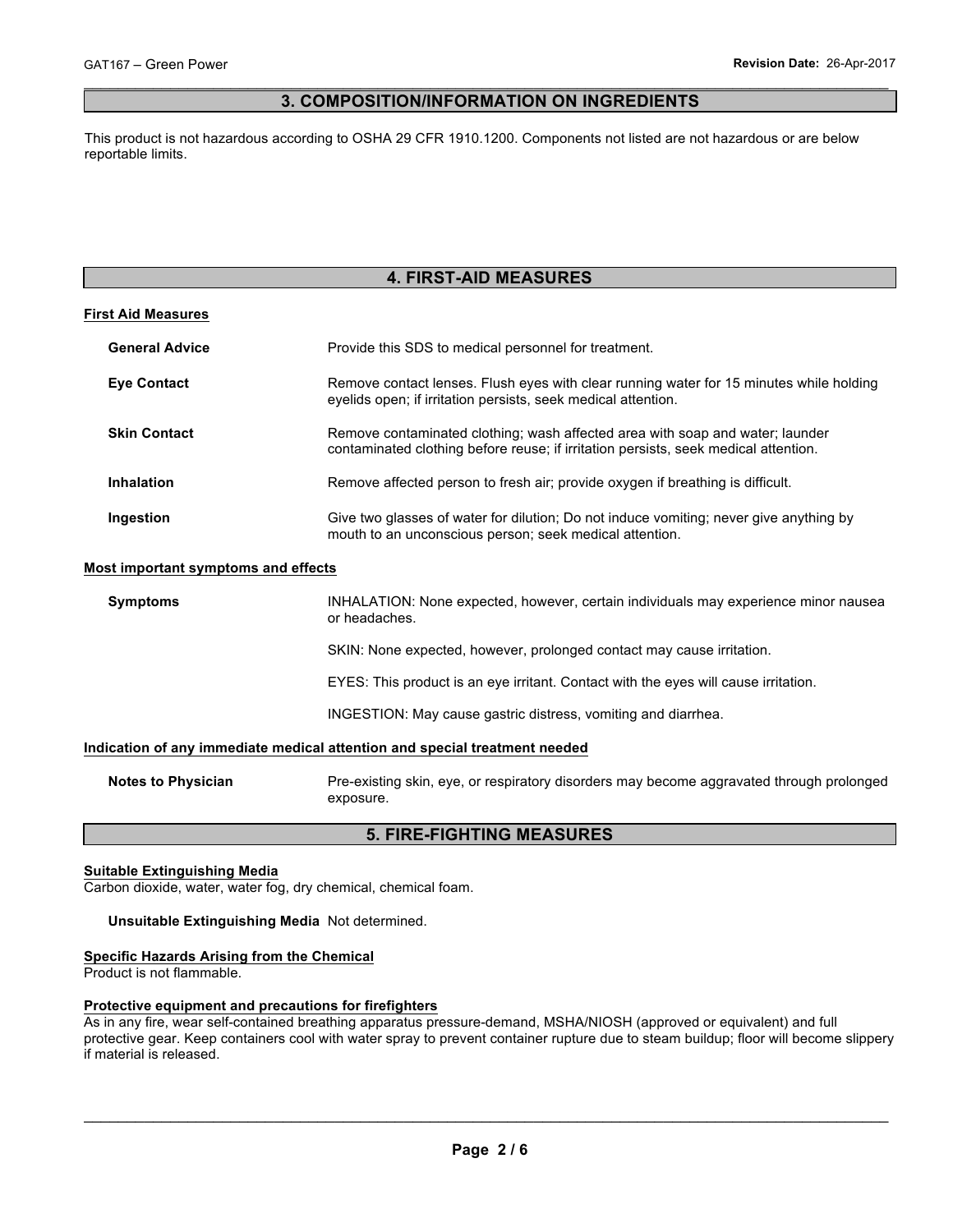|                                                                       | <b>6. ACCIDENTAL RELEASE MEASURES</b>                                                                          |  |  |
|-----------------------------------------------------------------------|----------------------------------------------------------------------------------------------------------------|--|--|
|                                                                       | Personal precautions, protective equipment and emergency procedures                                            |  |  |
| <b>Personal Precautions</b>                                           | Use personal protection recommended in Section 8.                                                              |  |  |
|                                                                       |                                                                                                                |  |  |
| <b>Environmental Precautions</b>                                      | See Section 12 for additional Ecological Information.                                                          |  |  |
| Methods and material for containment and cleaning up                  |                                                                                                                |  |  |
| <b>Methods for Containment</b>                                        | Prevent further leakage or spillage if safe to do so. Soak up and contain spill with an<br>absorbent material. |  |  |
| <b>Methods for Clean-Up</b>                                           | Sweep up absorbed material and shovel into suitable containers for disposal.                                   |  |  |
|                                                                       | 7. HANDLING AND STORAGE                                                                                        |  |  |
| <b>Precautions for safe handling</b>                                  |                                                                                                                |  |  |
| <b>Advice on Safe Handling</b>                                        | Handle in accordance with good industrial hygiene and safety practice.                                         |  |  |
| Conditions for safe storage, including any incompatibilities          |                                                                                                                |  |  |
| <b>Storage Conditions</b>                                             | Keep containers tightly closed in a dry, cool and well-ventilated place.                                       |  |  |
| <b>Incompatible Materials</b>                                         | Strong oxidizers, Strong acids.                                                                                |  |  |
|                                                                       | 8. EXPOSURE CONTROLS/PERSONAL PROTECTION                                                                       |  |  |
| <b>Exposure Guidelines</b>                                            |                                                                                                                |  |  |
| <b>Appropriate engineering controls</b>                               |                                                                                                                |  |  |
| <b>Engineering Controls</b>                                           | Maintain eye wash fountain and quick-drench facilities in work area.                                           |  |  |
| Individual protection measures, such as personal protective equipment |                                                                                                                |  |  |
| <b>Eye/Face Protection</b>                                            | Wear protective eyeglasses or chemical safety goggles.                                                         |  |  |
| <b>Skin and Body Protection</b>                                       | Wear suitable protective clothing.                                                                             |  |  |
| <b>Respiratory Protection</b>                                         | Ensure adequate ventilation, especially in confined areas.                                                     |  |  |
|                                                                       | General Hygiene Considerations Handle in accordance with good industrial hygiene and safety practice.          |  |  |
| 9. PHYSICAL AND CHEMICAL PROPERTIES                                   |                                                                                                                |  |  |
| Information on basic physical and chemical properties                 |                                                                                                                |  |  |

| Appearance<br>Color                                          | Green liquid<br>Green                   | Odor<br><b>Odor Threshold</b> | Lemon Grass<br>Not determined |
|--------------------------------------------------------------|-----------------------------------------|-------------------------------|-------------------------------|
| <b>Property</b><br>pH<br><b>Melting Point/Freezing Point</b> | Values<br>$8.0 - 9.0$<br>Not determined | Remarks • Method              |                               |
| <b>Boiling Point/Boiling Range</b>                           | 100 °C / 212 °F                         |                               |                               |

**Physical State** Liquid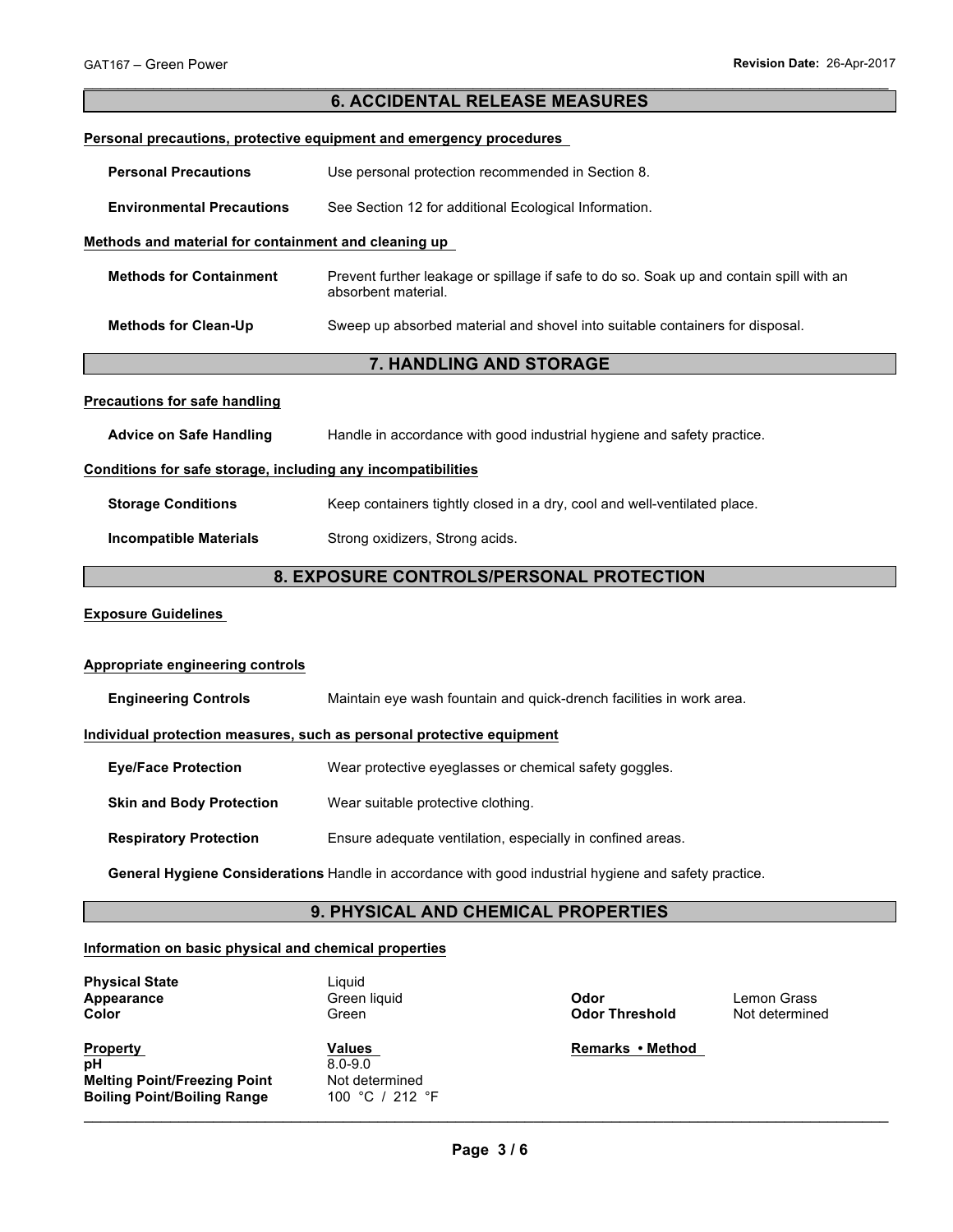$\_$  , and the contribution of the contribution of the contribution of the contribution of the contribution of  $\mathcal{L}_\mathrm{max}$ **Flash Point Not flammable Evaporation Rate** < 1 (Water = 1) **Flammability (Solid, Gas)** Not determined<br>
Upper Flammability Limits Not determined **Upper Flammability Limits Lower Flammability Limit** Not determined **Vapor Pressure 17 mm Hg @ 20 ° C Vapor Density**  $\leftarrow$  1  $\leftarrow$  1 (Air=1)<br> **Specific Gravity** 0.99 (1=Water) **Specific Gravity**<br>Water Solubility **Solubility in other solvents** Not determined **Partition Coefficient Not determined Auto-ignition Temperature** Not determined **Decomposition Temperature** Not determined **Kinematic Viscosity**<br> **Consulty Not determined**<br> **Not determined Dynamic Viscosity**<br> **Explosive Properties**<br>
Not determined **Explosive Properties Not determined**<br> **Oxidizing Properties Not determined Oxidizing Properties** 

Completely soluble

# **10. STABILITY AND REACTIVITY**

### **Reactivity**

Not reactive under normal conditions.

### **Chemical Stability**

Stable under recommended storage conditions.

### **Possibility of Hazardous Reactions**

None under normal processing.

### **Conditions to Avoid**

Extreme temperatures. Keep from freezing.

### **Incompatible Materials**

Strong oxidizers, Strong acids.

### **Hazardous Decomposition Products**

Carbon oxides.

# **11. TOXICOLOGICAL INFORMATION**

### **Information on likely routes of exposure**

| <b>Product Information</b> |                                                 |
|----------------------------|-------------------------------------------------|
| <b>Eve Contact</b>         | May cause eye irritation on direct contact.     |
| <b>Skin Contact</b>        | May cause temporary irritation on skin contact. |
| <b>Inhalation</b>          | Avoid breathing vapors or mists.                |
| Ingestion                  | Do not taste or swallow.                        |

### **Component Information**

### **Information on physical, chemical and toxicological effects**

**Symptoms** Please see section 4 of this SDS for symptoms.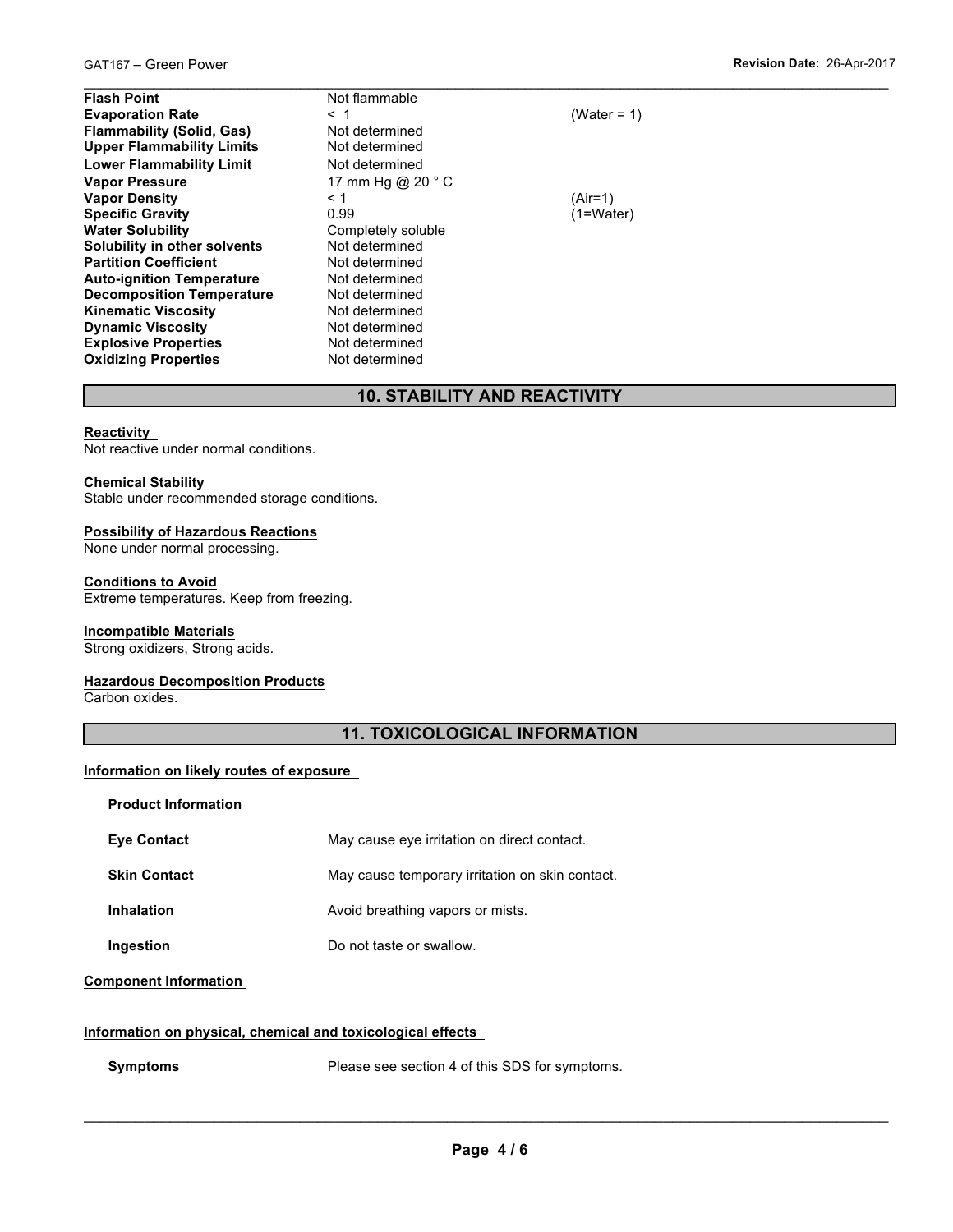### **Delayed and immediate effects as well as chronic effects from short and long-term exposure**

**Carcinogenicity** This product does not contain any carcinogens or potential carcinogens as listed by OSHA, IARC or NTP.

### **Numerical measures of toxicity**

Not determined

# **12. ECOLOGICAL INFORMATION**

 $\_$  , and the contribution of the contribution of the contribution of the contribution of the contribution of  $\mathcal{L}_\mathrm{max}$ 

### **Ecotoxicity**

An environmental hazard cannot be excluded in the event of unprofessional handling or disposal.

### **Persistence/Degradability**

Not determined.

### **Bioaccumulation** Not determined.

**Mobility** Not determined

# **Other Adverse Effects**

Not determined

# **13. DISPOSAL CONSIDERATIONS**

### **Waste Treatment Methods**

| <b>Disposal of Wastes</b>     | Disposal should be in accordance with applicable regional, national and local laws and<br>regulations. |
|-------------------------------|--------------------------------------------------------------------------------------------------------|
| <b>Contaminated Packaging</b> | Disposal should be in accordance with applicable regional, national and local laws and<br>regulations. |

# **14. TRANSPORT INFORMATION**

| <b>Note</b> | Please see current shipping paper for most up to date shipping information, including<br>exemptions and special circumstances. |
|-------------|--------------------------------------------------------------------------------------------------------------------------------|
| <b>DOT</b>  | Not regulated                                                                                                                  |
| <b>IATA</b> | Not regulated                                                                                                                  |
| <b>IMDG</b> | Not regulated                                                                                                                  |